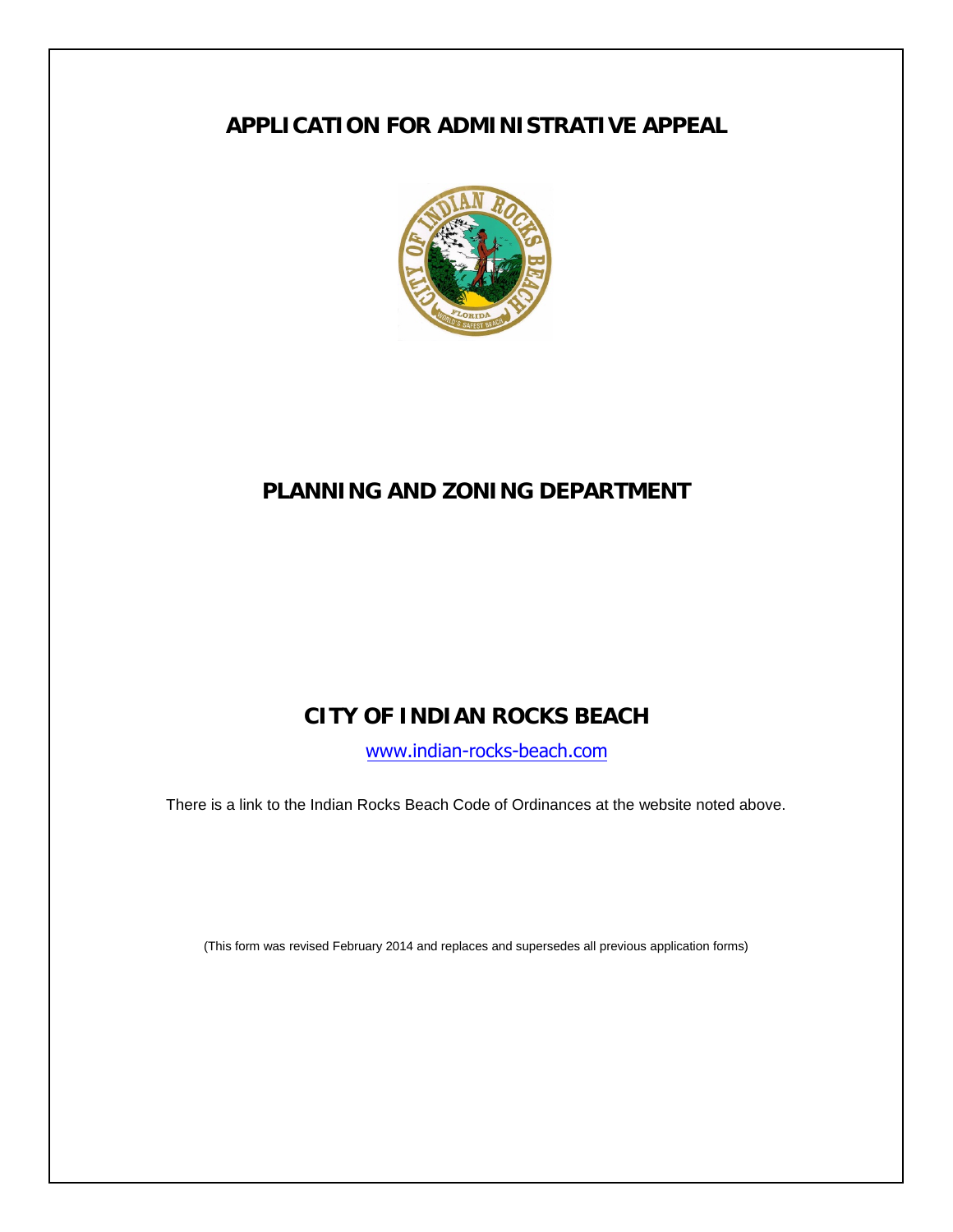#### **What is an administrative appeal?**

**Sec. 2-149. - Procedures for administrative appeals, special exceptions and variances.**

Applications for administrative appeals, variances and special exceptions are first submitted to the board of adjustments and appeals for recommendation and then to the city commission for final decision. Application forms and support materials and information shall be filed by the applicant or his agent with the planning and zoning director, who shall post or cause to be posted on the subject property a ten-day notice of the time and place when the board and city commission will consider the subject matter of the application and notify all property owners within 150 feet in any direction of the property which is the subject matter of the application. Such notification shall be by firstclass mail, stating the date, time and place of the meeting as well as a brief description of the subject matter of the application. The concurring vote of the majority of the board members present shall be necessary to recommend to reverse any order, requirement, decision, or determination of any administrative official or to recommend a decision in favor of the applicant on any matter. The recommendation of the board shall be submitted to the city commission for final decision.

#### **Sec. 2-150. - Administrative appeals.**

(a) Any person aggrieved by any decision made under subpart B by the building and zoning official shall appeal within 30 days after rendition of the order, requirement, decision or determination appealed from, in writing, to the board of adjustments and appeals, and file supporting facts and data with the planning and zoning director. This does not, however, restrict the filing of a request for special exception use or variance by any person at any time except as provided elsewhere in subpart B.

(b) Upon receipt of such administrative appeal, the planning and zoning director shall examine such administrative appeal application and, together with all documents, plans, papers or other material constituting the record upon which the action appealed was taken, transmit such material to the board.

(c) An appeal to the board stays all work on the premises and all proceedings in furtherance of the action appealed from unless the official from whom the appeal was taken shall certify to the board, by reason of the facts stated in the certificate, that a stay would cause imminent peril to life or property. In such case, proceedings or work shall not be stayed except by a restraining order, which may be granted by the city commission or a court of competent jurisdiction, on application, on notice to the officer from whom the appeal is taken, on due cause shown.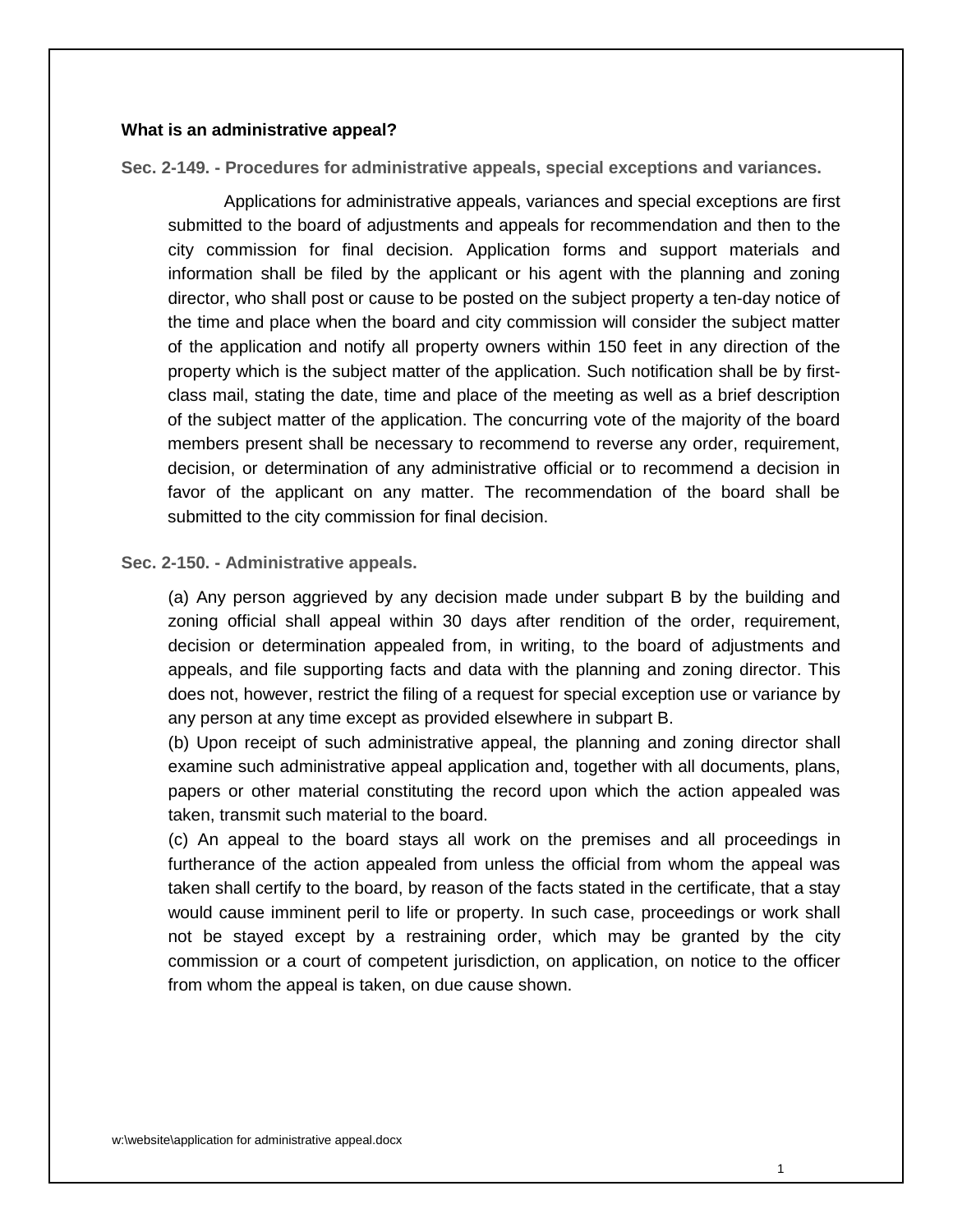### **What materials must be included to complete an application?**

- $\boxtimes$  Application for administrative appeal
- $\boxtimes$  Agent of record
- **Ø** Certification
- **⊠** Survev
- $\boxtimes$  Plans, other drawings or supplementary information

#### **Is there a fee to submit an application?**

Yes, the fee for submitting an application is one hundred (\$100.00) Dollars, as set forth in Code Section 15-21, Schedule of fees. The applicant shall pay the advertising and notification costs of the public hearing prior to a permit being issued, or within 30 days after final action.

**NOTE: Advertising includes the cost of running ads in the newspaper. Notification costs include the cost of postage for each letter mailed to surrounding property owners within 150 feet of the subject property for both the Board of Adjustment and Appeals hearing and the hearing before the City Commission.**

## **In signing this application the applicant is responsible for these fees regardless of whether the application is approved or disapproved by the City Commission.**

#### **What is the application process?**

Each application is assigned a BOA Case number and is scheduled for two public hearings. The schedule is determined by the date the application is received by the department. Hearing one is before the Board of Adjustment and Appeals. The board will make a recommendation to either approve or deny the request. The recommendation will be forwarded to the City Commission, who will render a final decision during hearing two. The required application forms are provided on-line at [http://www.indian-rocks](http://www.indian-rocks-beach.com/)[beach.com](http://www.indian-rocks-beach.com/) and at City Hall. application and fees are accepted only in person. This ensures that the package is complete and provides an opportunity for the applicant to discuss any concerns with the Planning and Zoning Department.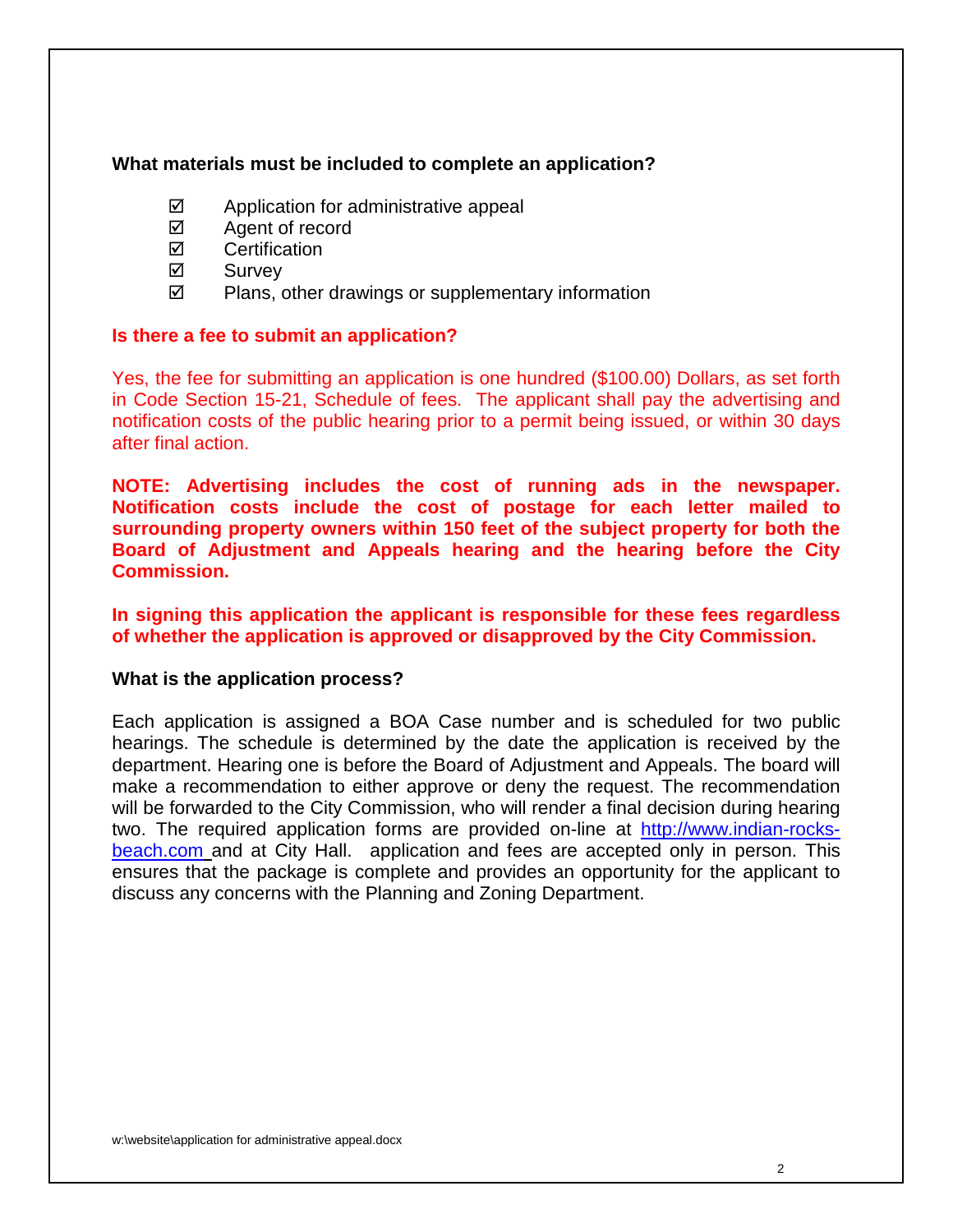|                                                                                                   | APPLICATION FOR ADMINISTRATIVE APPEAL                     |                  |                             |
|---------------------------------------------------------------------------------------------------|-----------------------------------------------------------|------------------|-----------------------------|
|                                                                                                   | CITY OF INDIAN ROCKS BEACH PLANNING AND ZONING DEPARTMENT |                  |                             |
| Enquiries: Tel: (727) 517-0404 Fax: (727) 596-4759                                                |                                                           |                  |                             |
| Web: ://www.indian-rocks-beach.<br>Address: 1507 Bay Palm Boulevard, Indian Rocks Beach, FL 33785 |                                                           |                  |                             |
| For Office Use Only                                                                               | Application No.                                           |                  | Date Received               |
|                                                                                                   |                                                           |                  |                             |
| <b>APPLICANT</b>                                                                                  |                                                           |                  | <b>AGENT/REPRESENTATIVE</b> |
| Name:                                                                                             |                                                           | Name:            |                             |
| Address:                                                                                          |                                                           | Company:         |                             |
| City:                                                                                             |                                                           | Address:         |                             |
| Zip Code:                                                                                         |                                                           | City:            |                             |
| Tel:                                                                                              |                                                           | Zip Code:        |                             |
| Fax:                                                                                              |                                                           | Tel:             |                             |
| Mobile:                                                                                           |                                                           | Fax:             |                             |
| Email:                                                                                            |                                                           | Mobile:          |                             |
|                                                                                                   |                                                           | Email:           |                             |
|                                                                                                   |                                                           |                  |                             |
| <b>SITE DETAILS</b>                                                                               |                                                           |                  |                             |
| Address:                                                                                          |                                                           | Parcel ID:       |                             |
| City:                                                                                             |                                                           | Zip Code:        |                             |
| Legal<br>Description:                                                                             |                                                           |                  |                             |
| Zoning:                                                                                           |                                                           | Future Land Use: |                             |
| Size:                                                                                             |                                                           |                  |                             |

w:\website\application for administrative appeal.docx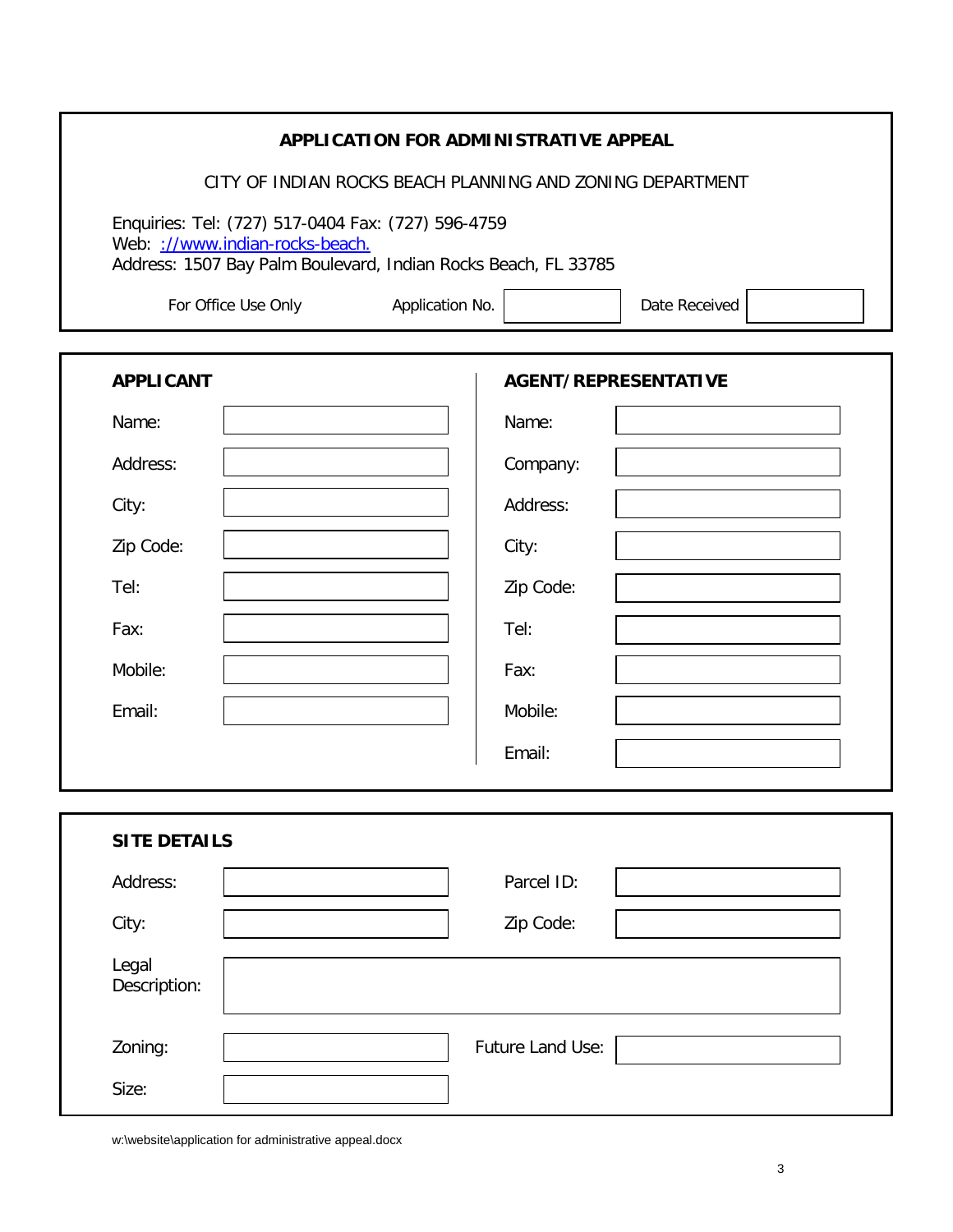| <b>SITE DETAILS CONTINUED</b>                                         |           |
|-----------------------------------------------------------------------|-----------|
| Does applicant own any property contiguous to the subject property?   | Yes<br>No |
| If yes, provide address<br>and legal description:                     |           |
| Have previous applications been filed for this property?              | Yes<br>No |
| If yes, describe:                                                     |           |
| Has a certificate of occupancy or completion been refused?            | Yes<br>No |
| If yes, describe:                                                     |           |
| Does any other person have ownership or interest in the property?     | Yes<br>No |
| If yes, is ownership or<br>interest contigent or<br>absolute:         |           |
| Is there an existing contract for sale on the property?               | Yes<br>No |
| If yes, list all parties on<br>the contract:                          |           |
| Conditional<br>Is contract conditional or absolute?                   | Absolute  |
| Are there options to purchase?                                        | No<br>Yes |
|                                                                       |           |
| <b>ADMINISTRATIVE APPEAL REQUEST</b>                                  |           |
| This appeal is in reference to a:<br>Decision made by a city official |           |
| Date of decision or determination:                                    |           |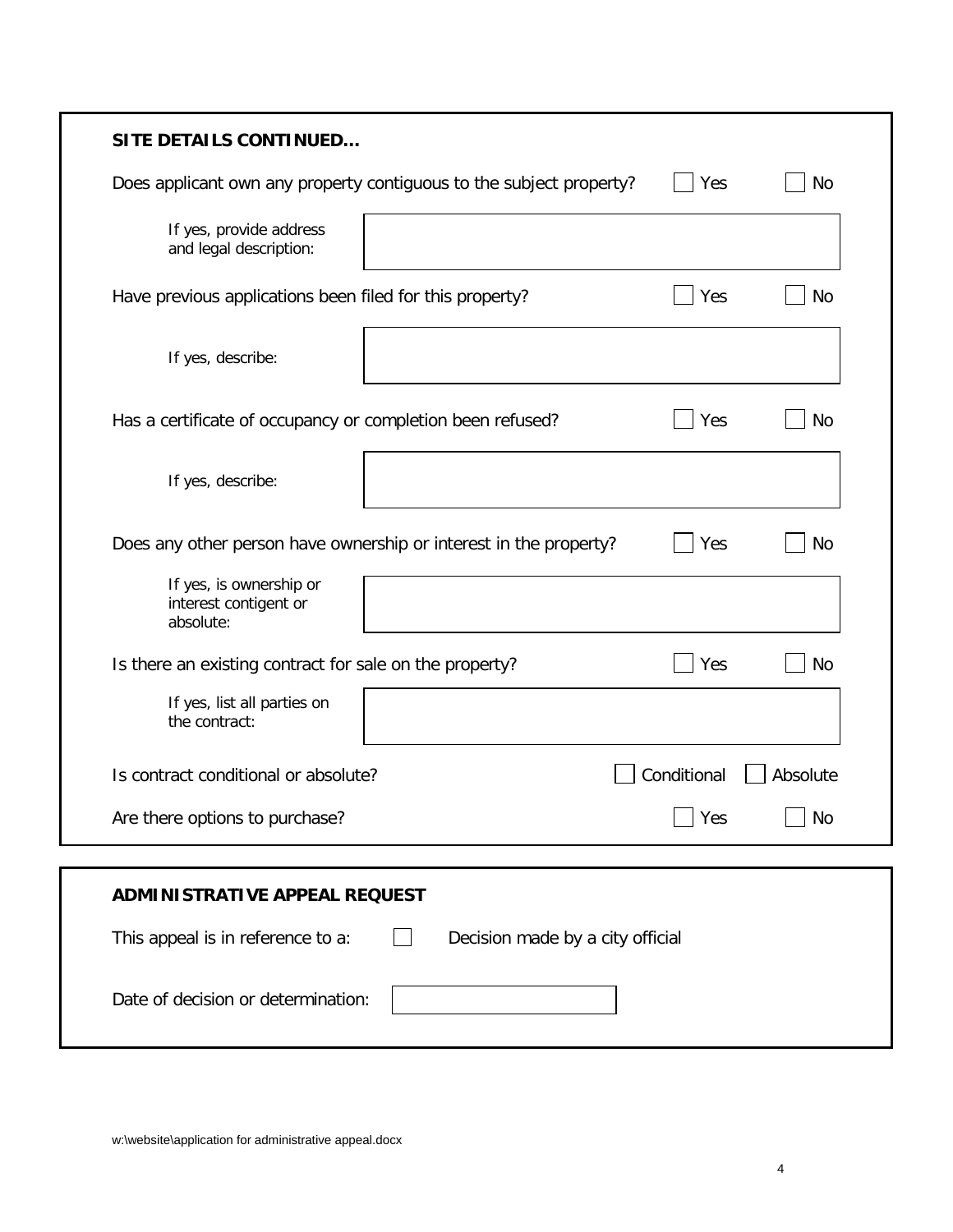#### **ADMINISTRATIVE APPEAL REQUEST CONTINUED…**

Please provide the following information as applicable:

| Case number:           |  |
|------------------------|--|
| Resolution number:     |  |
| Date of final hearing: |  |
| Code Section:          |  |

Provide a detailed description of the historical context of the decision (i.e., timeline):

Provide a detailed description of the relief that is requested:

In your opinion, provide reason(s) why the original decision was made:

Provide details of the evidence that was presented during the original hearing: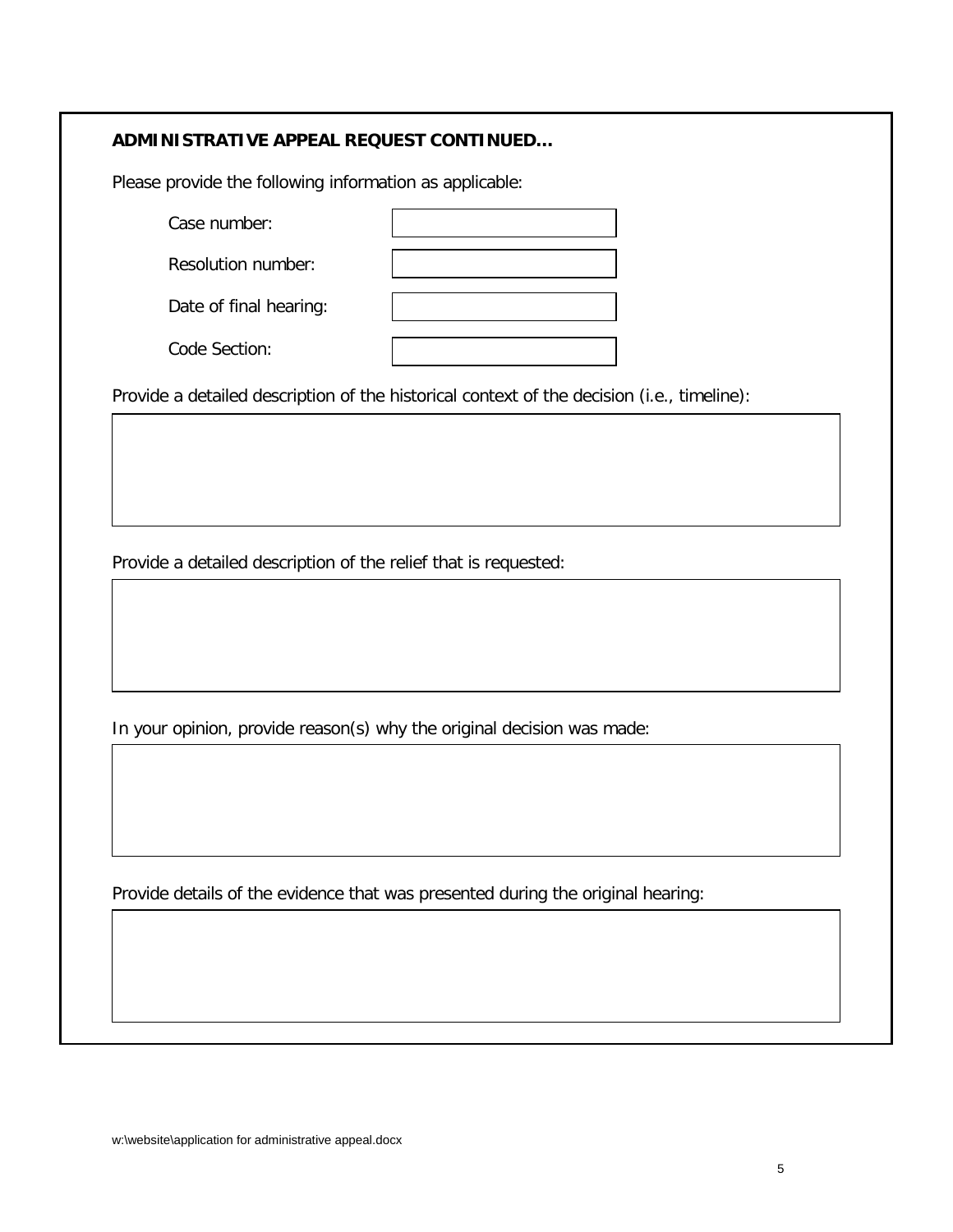#### **CERTIFICATION**

| Date: |  |
|-------|--|
|-------|--|

I hereby certify that I have read and understand the contents of this application, and that this application together with supplemental data and information, is a true representation of the facts related to the request; that this application is filed with my approval, as owner, evidenced by my signature appearing below.

It is hereby acknowledged that the filing of this application does not constitute automatic approval of the request. Further, if the request is approved, I will obtain all necessary permits and comply with all applicable orders, codes, conditions and regulations pertaining to the use of the property.

I hereby grant authorization to any city official to inspect, as reasonable times, the site of the request.

| Name: | Signature: |  |
|-------|------------|--|
|       |            |  |

Before me this date personally appeared:

Who, being first duly sworn, deposes and attests that the above is a true and correct certification.

Sworn to and subscribed before me this:

| Day:                                 |                                                                                                                                                              |
|--------------------------------------|--------------------------------------------------------------------------------------------------------------------------------------------------------------|
| Month:                               |                                                                                                                                                              |
| Year:                                |                                                                                                                                                              |
|                                      | Notary Public State of Florida at Large:<br>Notary Public Commission Expiration:                                                                             |
| State of Florida<br>County: Pinellas |                                                                                                                                                              |
|                                      | APPLICATIONS FILED BY CORPORATIONS MUST BEAR THE SEAL OF THE CORPORATION OVER<br>THE SIGNATURE OF AN OFFICER AUTHORIZED TO ACT ON BEHALF OF THE CORPORATION. |